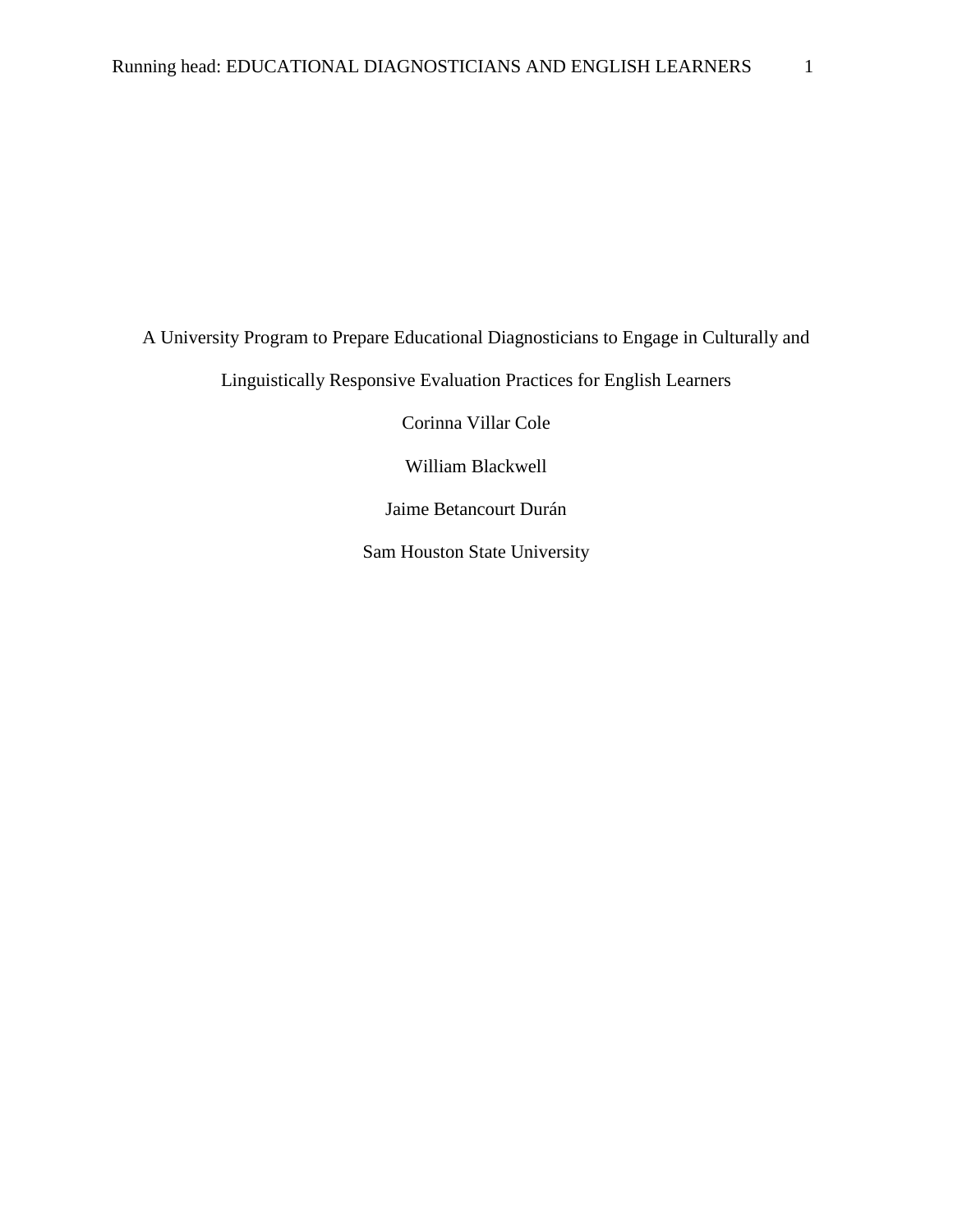## **Culturally and Linguistically Responsive Evaluation Practices**

 From 1955 until 2005 there has been a doubling of worldwide immigration (Deen, 2006). According to the Center for Immigration Studies (Camarota, 2012), this increase in worldwide immigration is likely to continue for much of the twenty-first century. In the United States alone, the population of immigrants is projected to increase by an additional 48% to 438,000,000 by 2050 (Pew Research Institute, 2008). Data indicate that there are currently about 244 million immigrants worldwide and approximately 20% immigrate to the United States (Connor, 2016).

Immigration patterns in the United States show an increase in the number of individuals who speak multiple languages, with Spanish as the dominant second language (United States Census Bureau, 2010). Between the years 2000 and 2010, the total Latino population in the United States increased by 15.2 million people (U.S. Census, 2010). Aud, Fox, and Kewal Ranmani (2010) report that between 1999 and 2000, Hispanics became the largest racial/ethnic minority group in the country. In Texas, Latino numbers grew from 6,669,666 in 2000 to 9,460,921 in 2010 (U.S. Census, 2010), with a significant increase constituting 37.6 percent of the total Texas population. The increase in numbers of students whose native language is other than English and who are limited English proficient places considerable demands on the public education system as a whole, specifically in the areas of bilingual education and special education. These demographic data underscore the importance of developing programs that are linguistically and culturally sensitive to the needs of learners in the twenty-first century.

Historically, English Learners (ELs) in the United States experienced lack of native language support in their instructional setting until the advent of the Elementary and Secondary Education Act of 1968, which mandated bilingual and English as a Second Language (ESL) programs. Bilingual and ESL programs are designed to meet the general education needs of ELs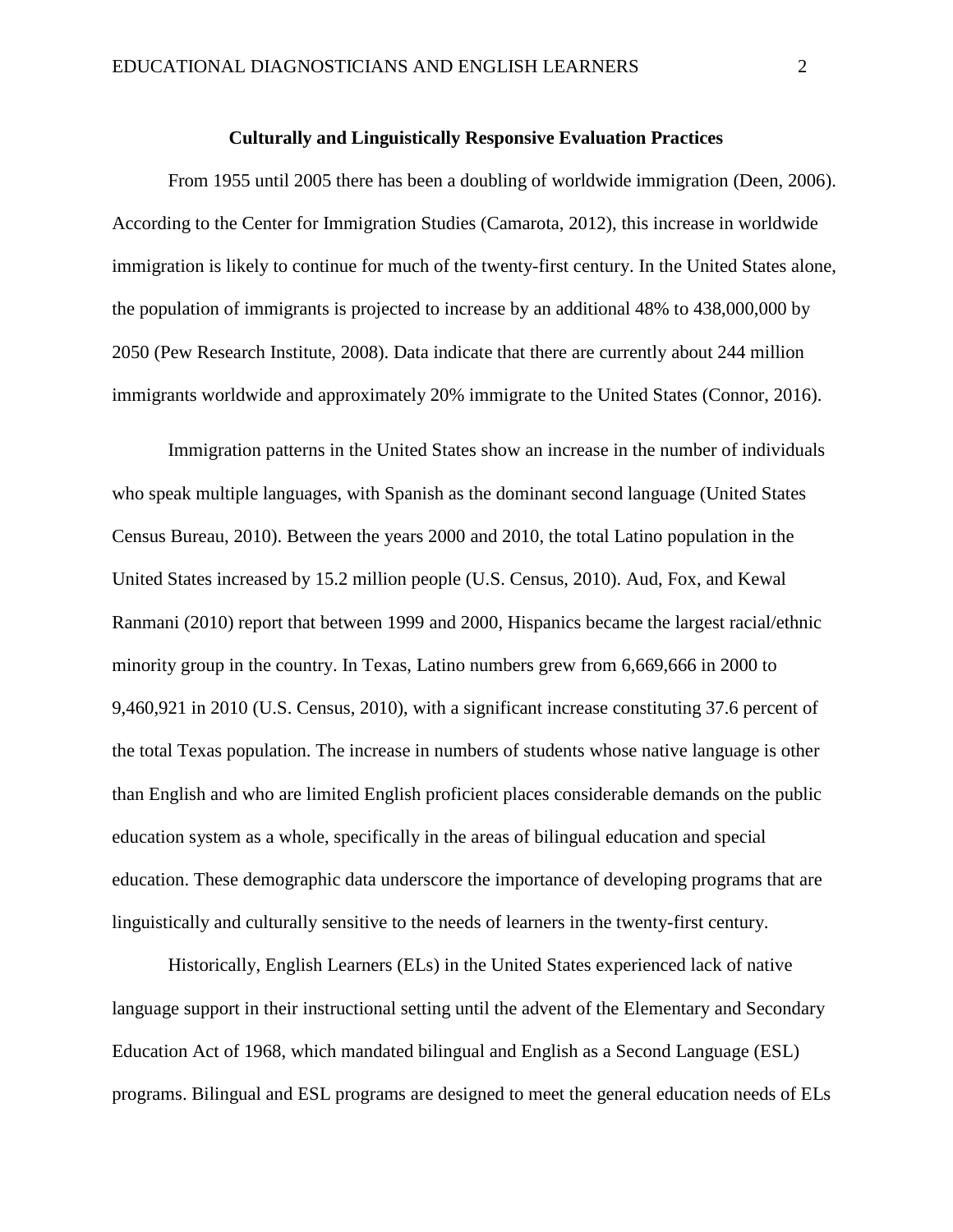until they make the transition to general English-only education. However, other programs offering dual language instruction support the maintenance of the native language concomitantly with the acquisition of English. These programs are gaining popularity across the U.S. as they serve the dual purpose of teaching English to ELs and teaching a second language to the student monolingual English-speaking population (Maxwell, 2015).

A related issue in the forefront of special education is the over-representation of minority students in special programs. Identification of students with disabilities is fraught with complexity due to its relationship to cultural differences, linguistic background, low income, and lack of educational opportunity (Zhang, Katsiyannis, Ju, & Roberts, 2014). Since 2004, the percentage of Latino students diagnosed with learning disabilities has increased, although there were fluctuations in state data (Zhang et al., 2014). To address the problem of overidentification, researchers have recommended that eligibility procedures used by school districts ensure that cultural, language, and racial bias are minimized (Ortiz, 2002; Zhang, et al. 2014).

This has been a difficult area for school districts and educator preparation programs to effectively address. ELs with disabilities pose a unique dilemma because they require both trained special education examiners and teachers. Research in the field highlights the shortage of bilingual, bicultural, and biliterate evaluation professionals; the lack of knowledge of best practices by English-only evaluators; and the need for trained interpreters who can help examine ELs (Alvarado, 2011; Artiles & Trent, 1994; Artiles, Kozleski, Trent, Osher, & Ortiz, 2010; Flanagan, Ortiz, & Alfonso, 2013; Ochoa, Powell, & Robles-Piña, 1996; Rhodes, Ochoa, & Ortiz, 2005). The current demand for education professionals in every area of bilingual and ESL education in the United States is enormous (U.S. Department of Education, 2013). There are very few university programs designed to prepare their special education students as evaluators to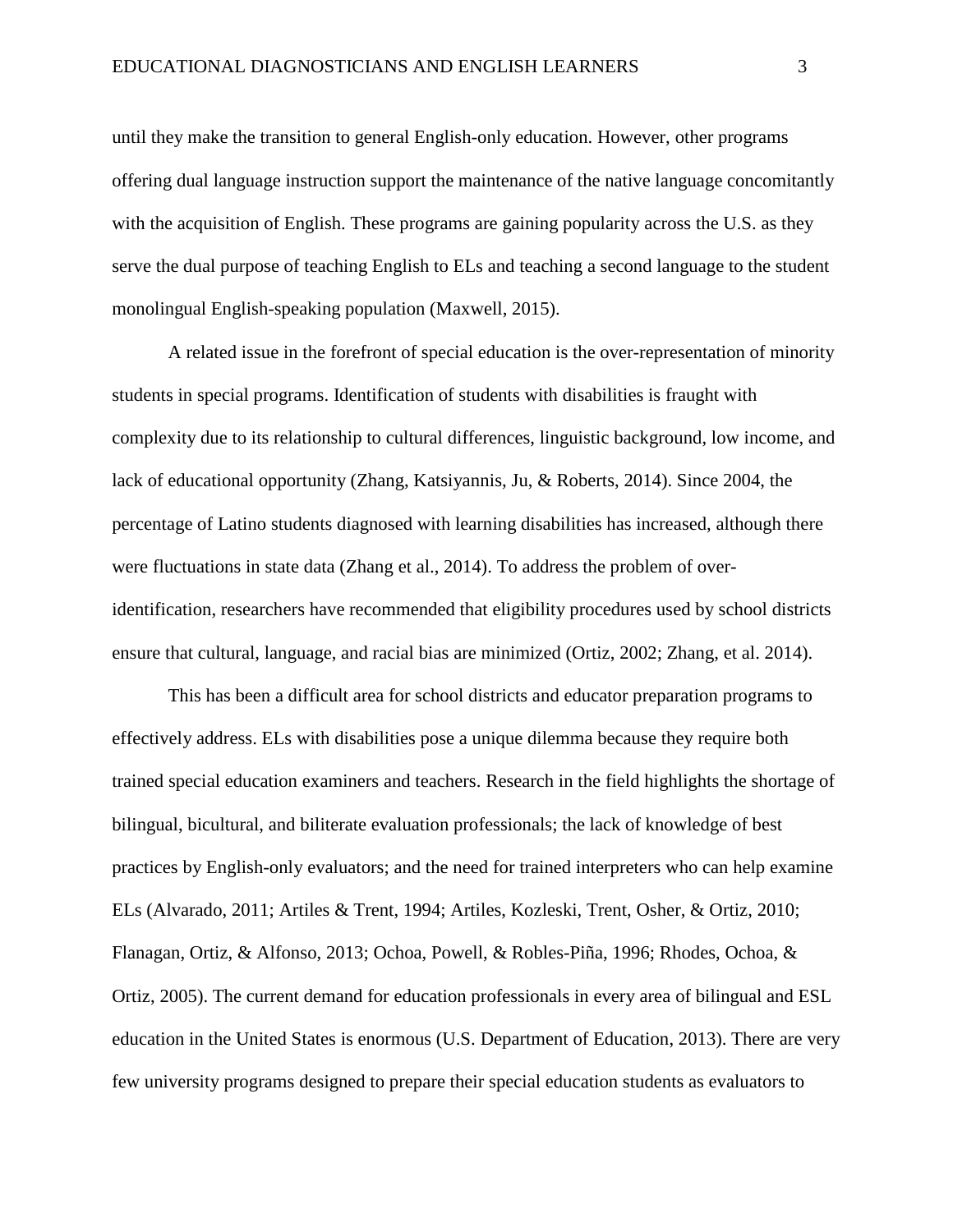meet the current educational needs of ELs. Research by Ochoa et al. (1996) highlighted invalid administration procedures used by school psychologists who tested ELs. Currently, researchers continue to emphasize the importance of using nonbiased evaluation practices for ELs (Alvarado, 2010; Blatchley & Lau, 2010; Flanagan et al., 2013).

Of particular importance to the authors is the issue of nonbiased assessment and training of evaluators for special education programs. As the EL population continues to grow, the shortage of trained evaluation professionals continues to negatively impact the educational outcomes of students who need specialized assessment. To meet this demand, a graduate program to prepare educational diagnosticians was developed with the goal of building capacity for assessment personnel by addressing the following concerns related to identification: (a) consideration of educational opportunity, (b) thorough and accurate determination of language dominance and proficiency, (c) selection of culturally and linguistically appropriate tests, (d) interpretation of assessment results in relation to culture and language, and (e) placement decisions that support students' instructional needs relevant to language and achievement levels. This paper will describe issues associated with developing a bilingual, culturally and linguistically responsive educational diagnostician program and discuss the implementation of the program.

# **Developing a Program for Bilingual Educational Diagnosticians to Engage in Culturally and Linguistically Responsive Assessment Practices**

In order to meet the need for bilingual educational diagnosticians who engage in culturally and linguistically appropriate assessment practices, our university has developed a targeted program consisting of seven didactic courses, three assessment courses, and two practicum classes. Didactic courses include a study of second language acquisition, a survey of disabilities with a school-site study, a methods course for mild-moderate disabilities, a behavior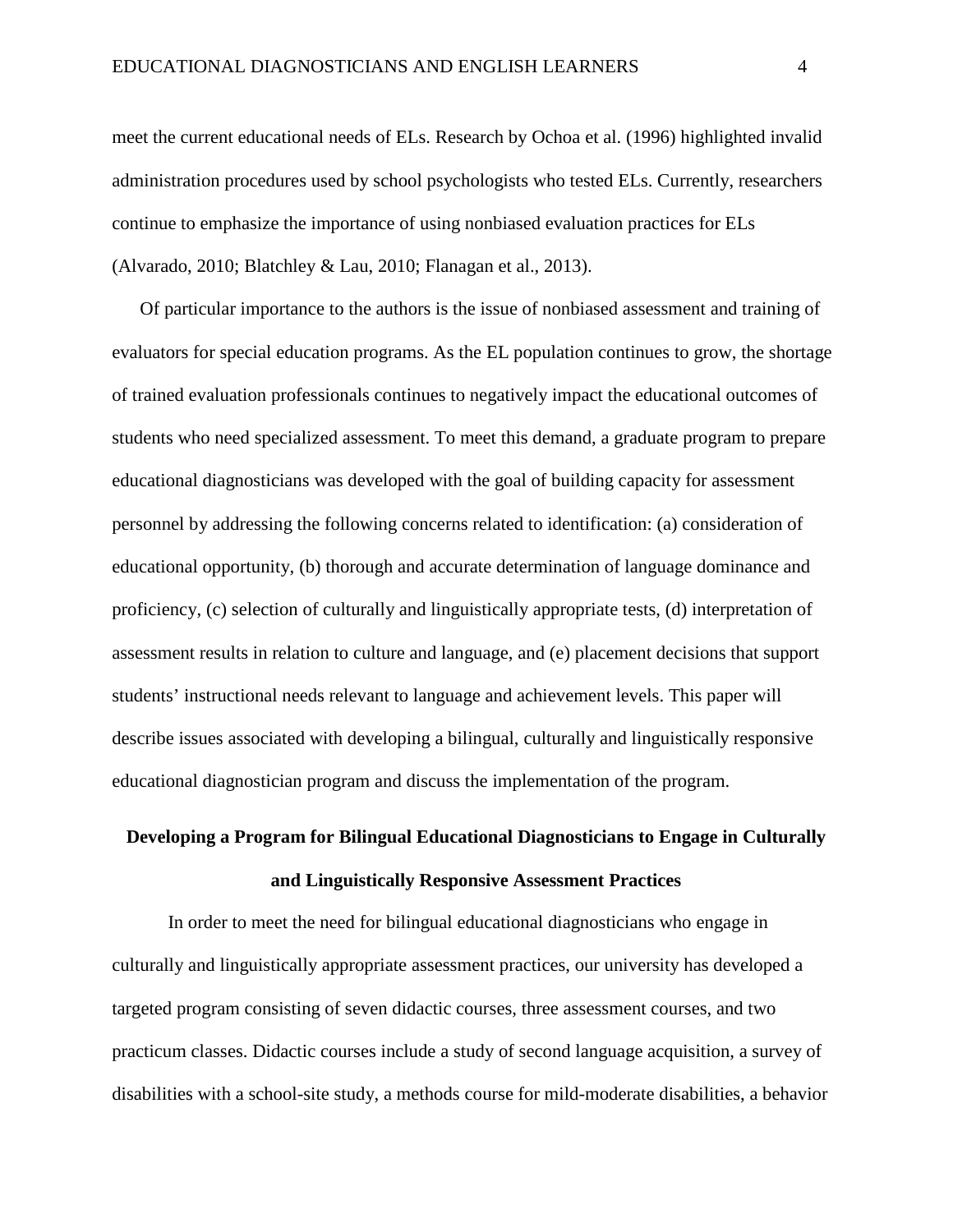intervention course, a seminar in cognitive and low-incidence disabilities, a class that addresses family support and in-home training, and a seminar that explores current issues in special education including legal issues. The initial assessment course addresses technical characteristics of standardized testing, determining language proficiency in the native language and English, establishing language dominance, and training in the administration of Spanish and English achievement tests and curriculum-based assessments. The second assessment course provides instruction in bilingual cognitive assessment, and the third assessment course includes tests of adaptive behavior, additional cognitive instruments, report writing, and cross-battery assessment. The first practicum class requires graduate students to complete a single-subject case study for a student with academic deficits. The candidate conducts a literature review for a research-based intervention, implements the intervention with the student, collects data, and analyzes the results. During the final practicum course, the graduate student assists an educational diagnostician in a public-school setting by conducting assessments, reviewing records, attending IEP meetings, providing staff development, and assisting with record-keeping and other legally required tasks.

The Bilingual Educational Diagnostician Program mirrors our established program for regular educational diagnosticians. However, we have made programmatic changes. First, since educational diagnosticians in Texas do not diagnose emotional and behavioral disorders in their role as assessment specialists, we have substituted the course in second language acquisition for the course in emotional and behavioral disorders. The candidates do take a course in behavioral intervention, which includes information on the characteristics of students with emotional and behavioral disorders and the development and implementation of functional behavioral assessments and behavior intervention plans. Secondly, the initial assessment course provides an in-depth study of establishing language proficiency in the native language and English and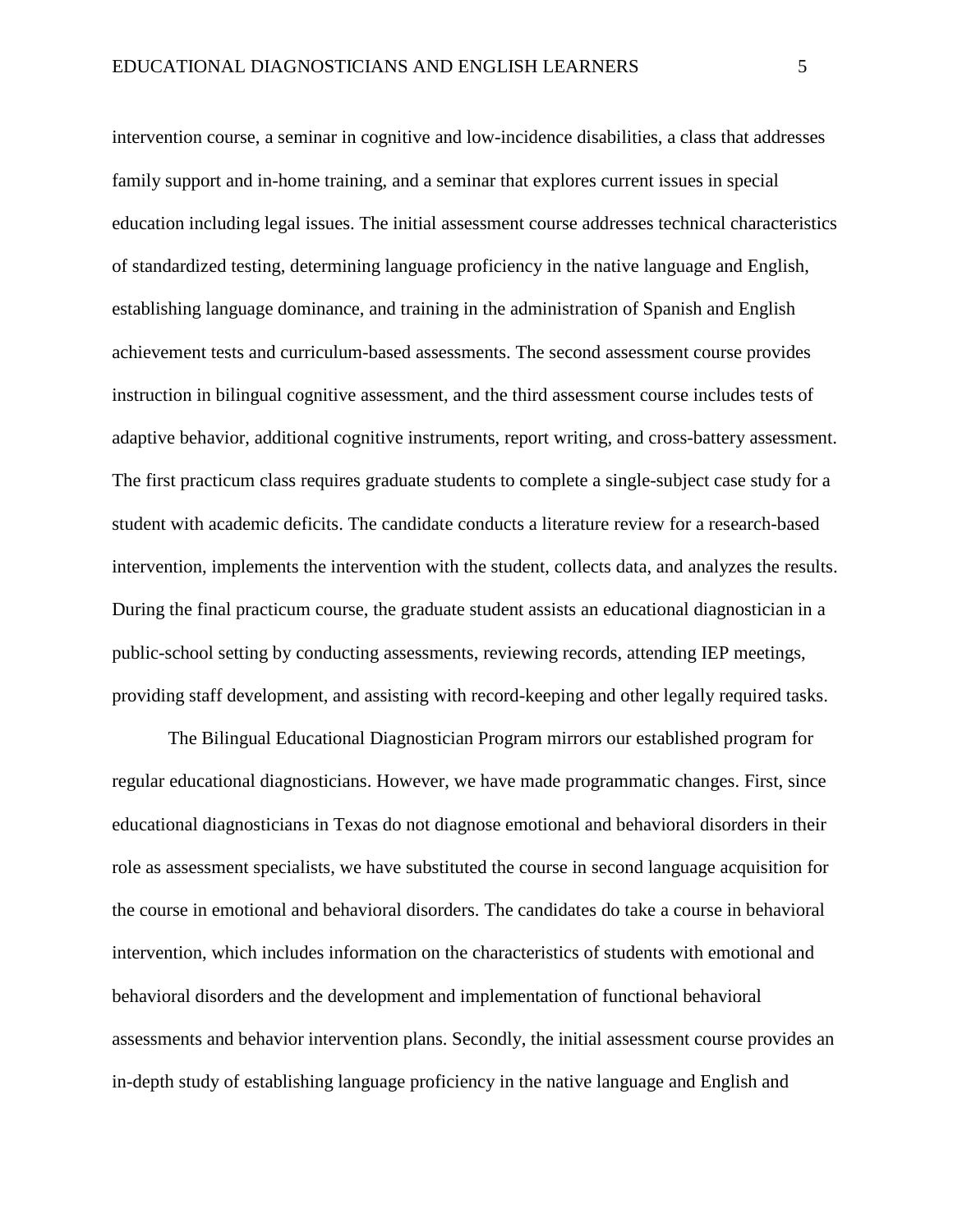determining language dominance, since this is a major issue with ELs. In this course, we provide instruction in fewer achievement tests as compared to the regular diagnostician program in order to cover language proficiency testing in English and in the native language. The second assessment course differs from the regular educational diagnostician course in the instruments used to assess cognition. All required assessments for national accreditation are part of both diagnostician programs, although the program of study differs slightly. Additionally, all candidates in the Bilingual Educational Diagnostician Program are certified bilingual teachers, ensuring their knowledge base for bilingual phenomena as well as proficiency in Spanish.

# **Gathering Support from the University System and K-12 Partners**

In developing the Bilingual Educational Diagnostician Program, we needed to garner support from our university system and our K-12 educational partners to develop and implement this program designed to provide qualified bilingual educational diagnosticians who can meet the needs of our increasingly diverse population. To accomplish this, we focused on five areas that provided the justification and impetus for engaging in this work: (1) legal requirements of IDEA, (2) roles and responsibilities of evaluation personnel, (3) growing need for bilingual assessment personnel, (4) identified competencies for culturally and linguistically responsive diagnosticians, and (5) need for culturally responsive, meaningful collaboration with families.

 **The legal requirements of IDEA.** The evaluation provisions are a central tenet of the Individuals with Education Improvement Act (IDEA, 2004). School districts are charged with providing qualified evaluators who utilize sound evaluation techniques that are administered on a non-discriminatory basis. The IDEA requires that trained and knowledgeable personnel conduct special education evaluations. The law also mandates that evaluation professionals select nondiscriminatory instruments and procedures (2004). Special education evaluations must be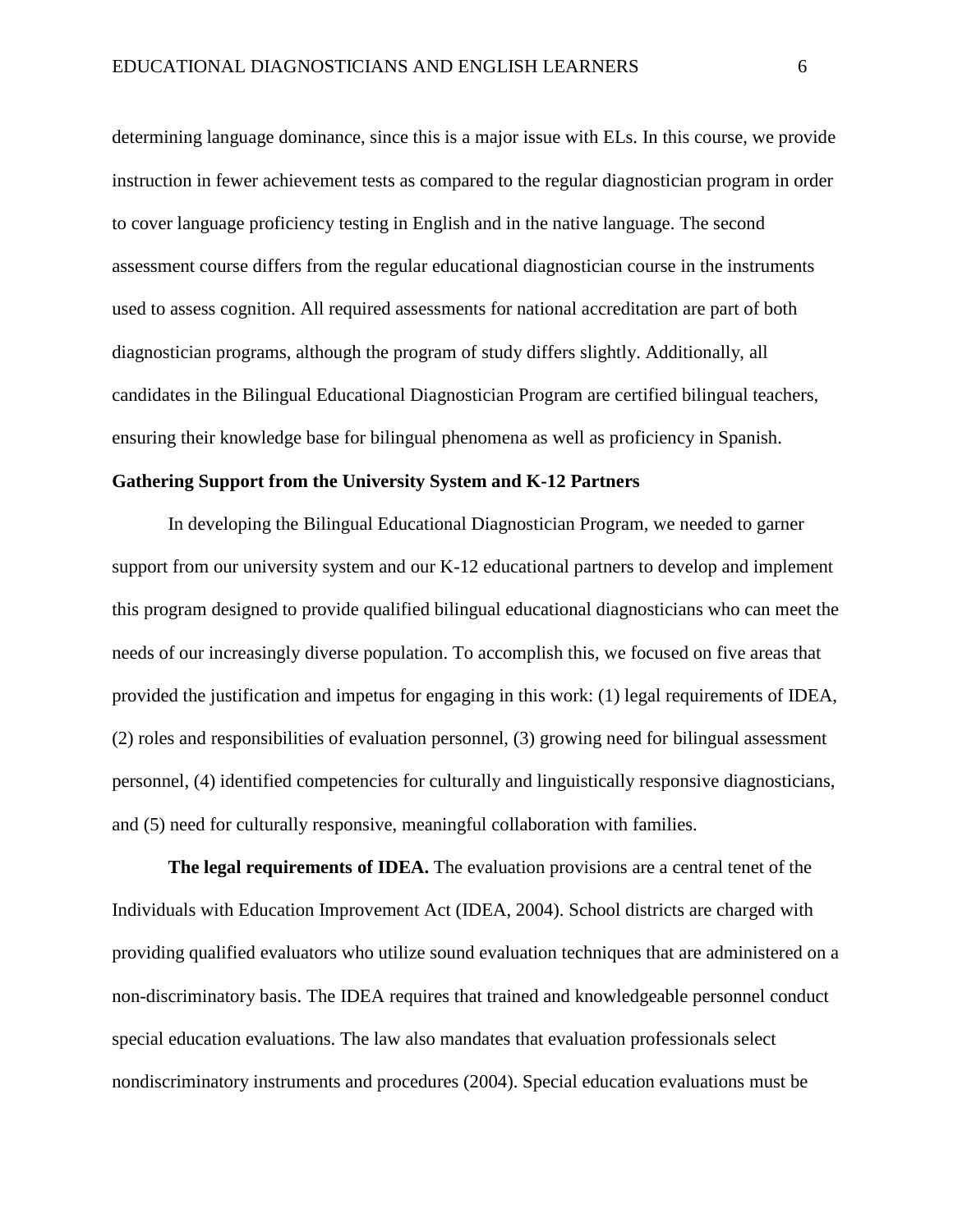completed using the student's "native language or other mode of communication and in the form most likely to yield accurate information" (IDEA, 2004). Bilingual educational diagnosticians are able to conduct an evaluation in the language most familiar to the student thereby increasing the likelihood that results will provide valid information regarding the student's true strengths and weaknesses. When using inappropriate assessment instruments, methods, and procedures, results may highlight ELs' lack of English language proficiency versus low abilities, resulting in incorrect diagnosis of behavioral, communication, or academic deficits.

Following the completion of the special education referral, school personnel will schedule an Individualized Education Program (IEP) team meeting to review the evaluation and any proposed programming and placement options. Parent participation in this process is considered a priority. If the provision of an interpreter is needed to ensure that parent(s) are able to participate in and comprehend the discussion in the IEP team meeting, then school personnel are required to provide the interpreter (IDEA, 2004). Bilingual educational diagnosticians are trained to facilitate these meetings. Often, parents are more likely to participate in these meetings if they are able to communicate with a professional in their native language.

**The roles and responsibilities of evaluation personnel.** In many school districts in the United States, special education evaluation personnel are integral members of the campus' student intervention team. In a number of states, educational diagnosticians often participate in these team meetings and are considered valuable resources with regard to students with disabilities. During the initial problem-solving stages, the second language acquisition expertise of trained bilingual educational diagnosticians is critical. At this point, they may be able to discern whether the students' difficulties are more related to learning English rather than to a possible disability. If language acquisition issues are identified, bilingual educational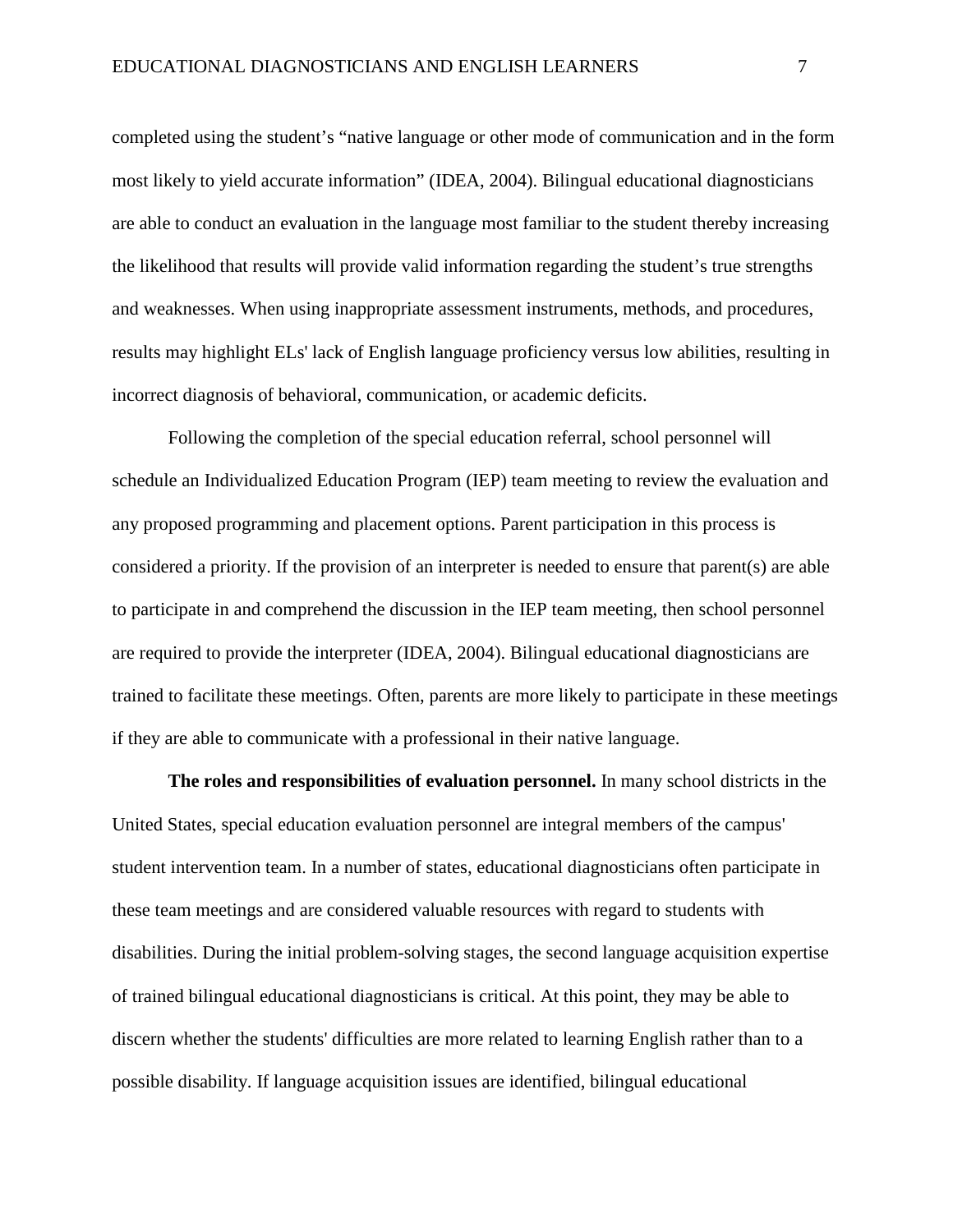diagnosticians can then recommend culturally relevant language-based strategies and interventions that address the students' specific difficulties.

According to the Council for Exceptional Children, key components of educational diagnostician's roles include (a) working collaboratively with other assessment personnel; (b) interpreting the results of the evaluation for parents, teachers, administrators, and students; and (c) providing ongoing consultative services (CEC, 2014). Bilingual educational diagnosticians assume the role of liaisons between home and school, as they are better able to establish meaningful relationships with ELs and their families. Following the completion and review of a bilingual special education evaluation, if the school committee determines that the student meets eligibility criteria as a student with a disability, the committee will look to the bilingual diagnostician for educational programming recommendations for the student's IEP. The bilingual diagnostician's ability to interpret and explain evaluation results regarding a student's strengths, weaknesses, and unique instructional needs to educators and parents or caregivers can be critical for student success.

**Growing need for bilingual assessment personnel.** With the growing number of ELs in the state of Texas and in the United States (National Center for English Language Acquisition, 2014), some of these students require intensive special education services and supports, over and above the basic general education support. Discerning whether a student has a language learning issue versus a federally defined disability condition is critically important. This is one of the reasons why it is essential to employ bilingual special education evaluation personnel who are trained to assess accurately ELs' English and native language proficiency. When examiners can first determine levels of proficiency in each language, subsequent decisions can be made regarding which language to use for cognitive testing. Cole (2014) emphasized the need to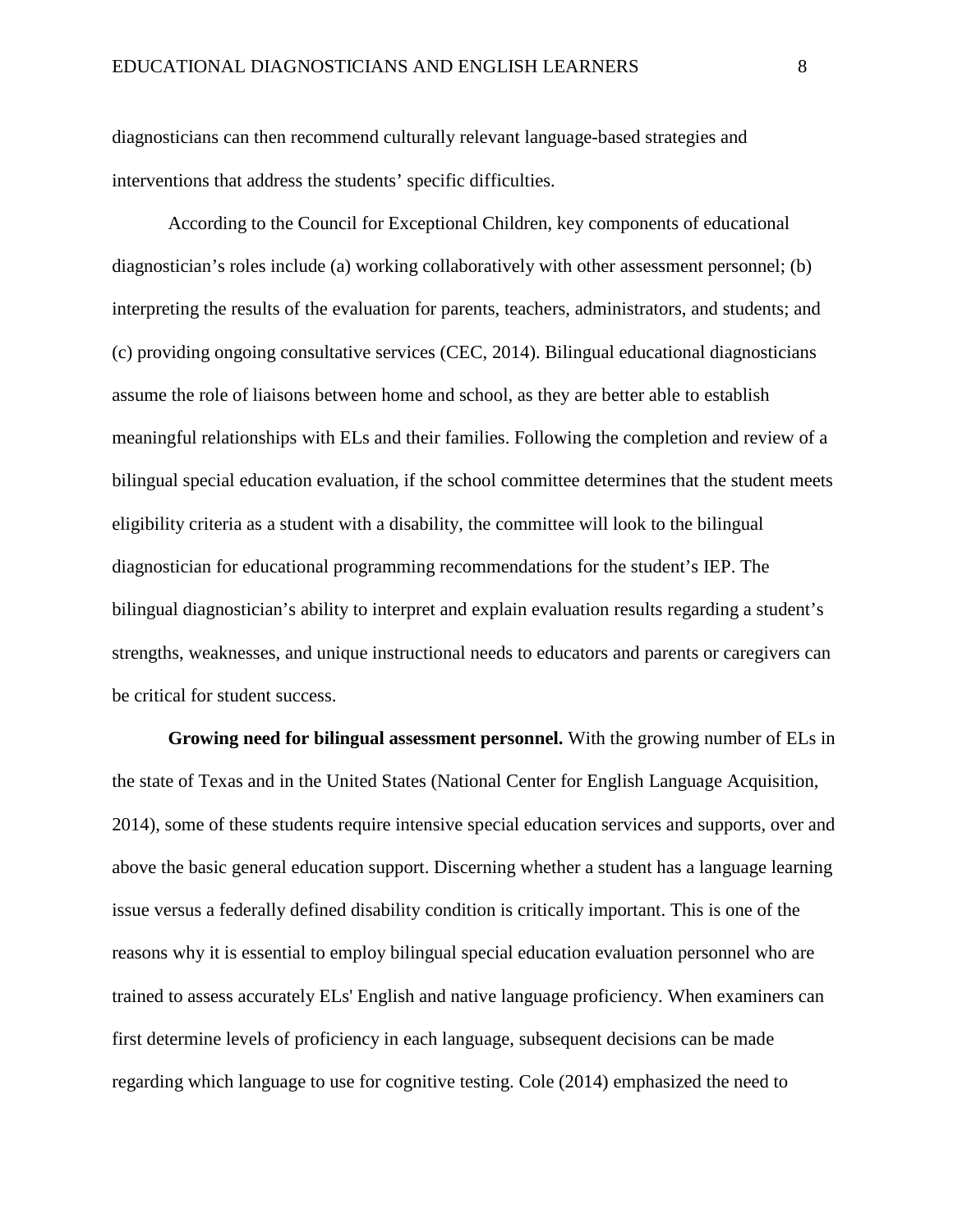measure native language abilities of ELs regardless of educational placement in order to obtain the true picture of students' overall language abilities in each language. The native language remains a very important part of the makeup of ELs even when their proficiency levels in English increase. Bilingual evaluators must be able to not only conduct appropriate evaluations but also to provide valid test interpretation. Furthermore, in many cases, bilingual evaluation personnel are called on to build relationships with families and to serve as a liaison between home and school. These relationships can be critical in setting the stage for successful programming for these students.

**Identified competencies for culturally and linguistically responsive diagnosticians.** The Bilingual Educational Diagnostician Program is designed to equip future evaluators with a specialized set of professional knowledge and skills that are informed by the unique circumstances present when a student is from a different culture or is an EL. The educational diagnostician seeks to ensure that the results of assessments and evaluations are part of a carefully conceived and reflective process. A culturally responsive and skilled educational diagnostician will implement assessment procedures that are culturally valid and non-biased regarding culture and language by identifying and implementing appropriate assessment practices (Hoover, 2009).

 The Council for Exceptional Children (CEC)'s Advanced Professional Standards (2012) for the preparation of educational diagnosticians were highly influential in informing the development and implementation of our university program. Specifically, the standards address the knowledge and skill base that these professionals should possess, including addressing issues such as the effects of the cultural and environmental milieu of the student and the family on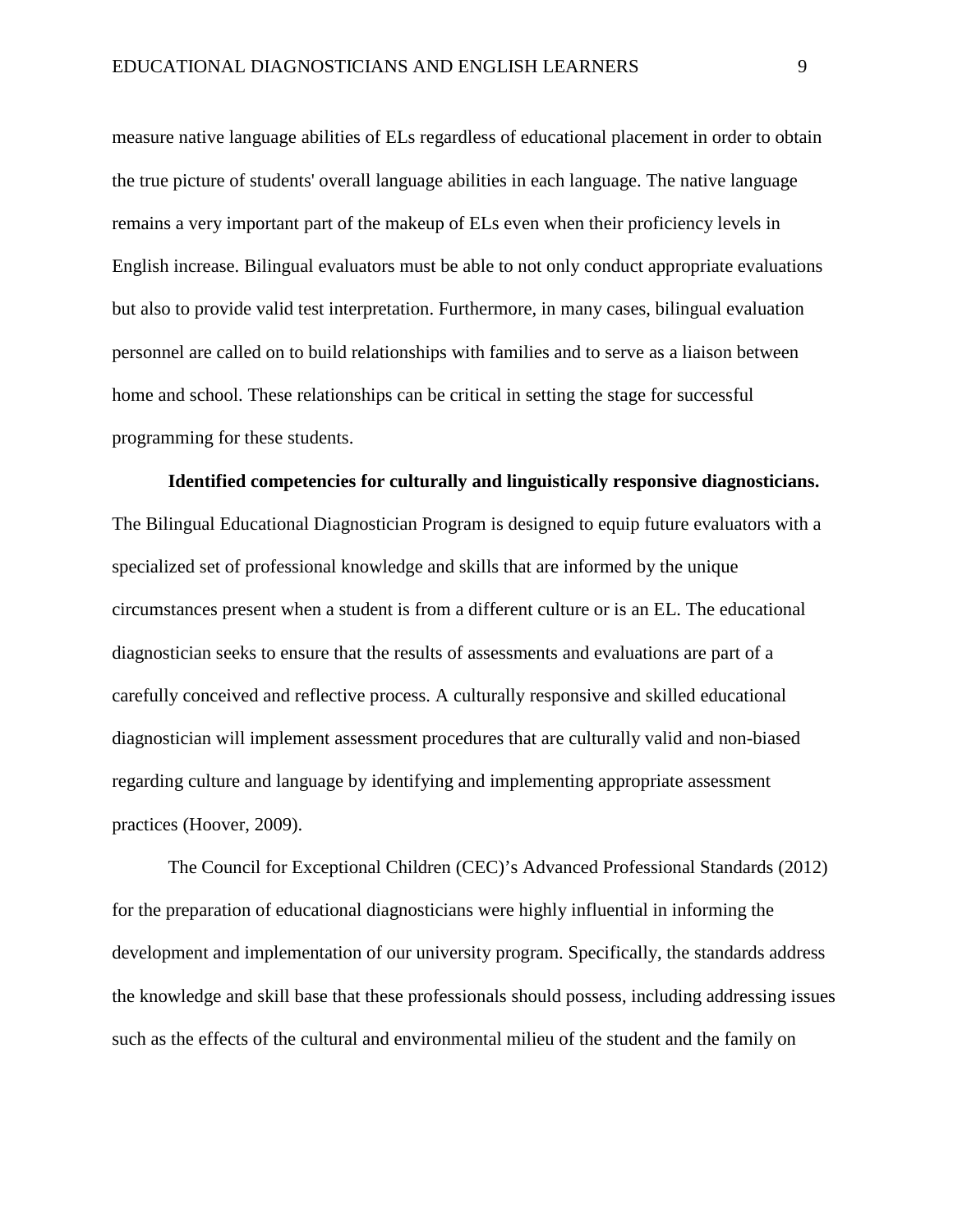behavior and learning; over/under representation of individuals with cultural and linguistic diversity who are referred for assessment; and needs of different groups in a pluralistic society.

 Many of the professional competencies of the bilingual educational diagnostician revolve around concepts of equality, fairness, and respect for diversity. For example, they may suggest methods teachers and educators can use to identify and analyze their own beliefs and principles regarding multicultural learners; they may ensure that, whenever possible, evaluations are administered in the student's native language; they may develop awareness of the student's level of acculturation; and they may watch for instances of disproportionate representation in special education programs.

Other competencies are devoted to evaluation involving the administration of formal measurement devices, and the interpretation of student responses. Required knowledge and skills include obtaining observational and interview information about each student's basic interpersonal communication skills (BICS) versus their cognitive academic language proficiency (CALP, Cummins, 1984), evaluating the extent to which ELs were included in the norm sample, identifying biases in standardized assessments that will not accurately reflect the student's functioning and level of achievement, ensuring evaluation measures are used for the specific purposes for which they are designed, possessing the professional expertise and qualifications to administer and interpret specific evaluation and assessment measures, utilizing a combination of quantitative and qualitative assessments to obtain a complete and true picture of student potential and levels of achievement, and reflecting on ways to provide meaningful interpretations and explanations of assessment findings and specialized terminology to parents from culturally and linguistically diverse backgrounds.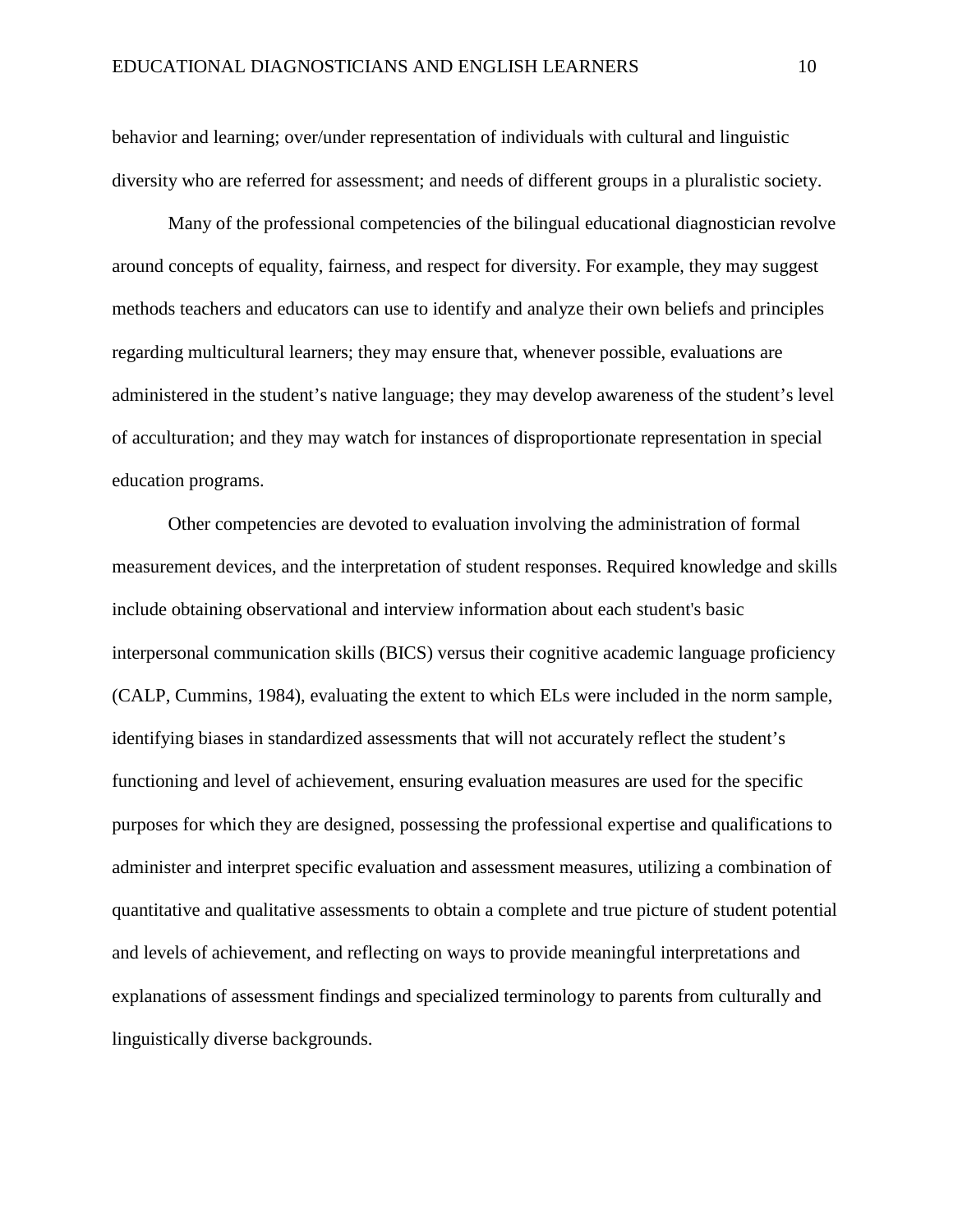In addition to standardized, formal evaluations, the bilingual educational diagnostician can seek further information about a student's culture and language through many informal measures. These informal measures are used in concert with formal assessments to seek confirmation of student's needs and abilities. These could include curriculum-based assessment; performance-based assessments, including oral performance assessments; portfolio assessment that may include contributions from the parents or caregivers; and dynamic assessment, which is sensitive to small changes in a student's behavior (Spinelli, 2008). In addition, Mercer, Mercer, and Pullen (2011) suggest interviewing "significant people in the student's life with the same cultural background to determine how effectively the student communicates in the primary language" (p. 202). The collection of informal assessment information informs the instruction of classroom teachers. Educational diagnosticians can collaborate with teachers in the provision of culturally responsive instruction that is explicit and systematic and includes the use of new technologies. Musti-Rao, Cartledge, Bennett, and Council (2014) stated that "such instruction is beneficial to all learners, but especially to CLD (culturally and linguistically diverse) learners, who start their school experience behind their more affluent peers and fail to catch up without more intensive, systematic instruction" (p. 195 – 196).

**The need for culturally responsive, meaningful collaboration with families.** In order to gather appropriate developmental, educational, and family history, trust must be developed between the family and the diagnostician. If trust is not developed, the validity of the information obtained may be suspect, so it is vital that diagnosticians are aware of culturally responsive practices. Dana (2005) suggests that CLD families may view the assessment process differently from the majority culture. Dana states that the assessment process may be viewed positively or negatively depending on cultural, religious, ethnic, or racial identity, so investigating these issues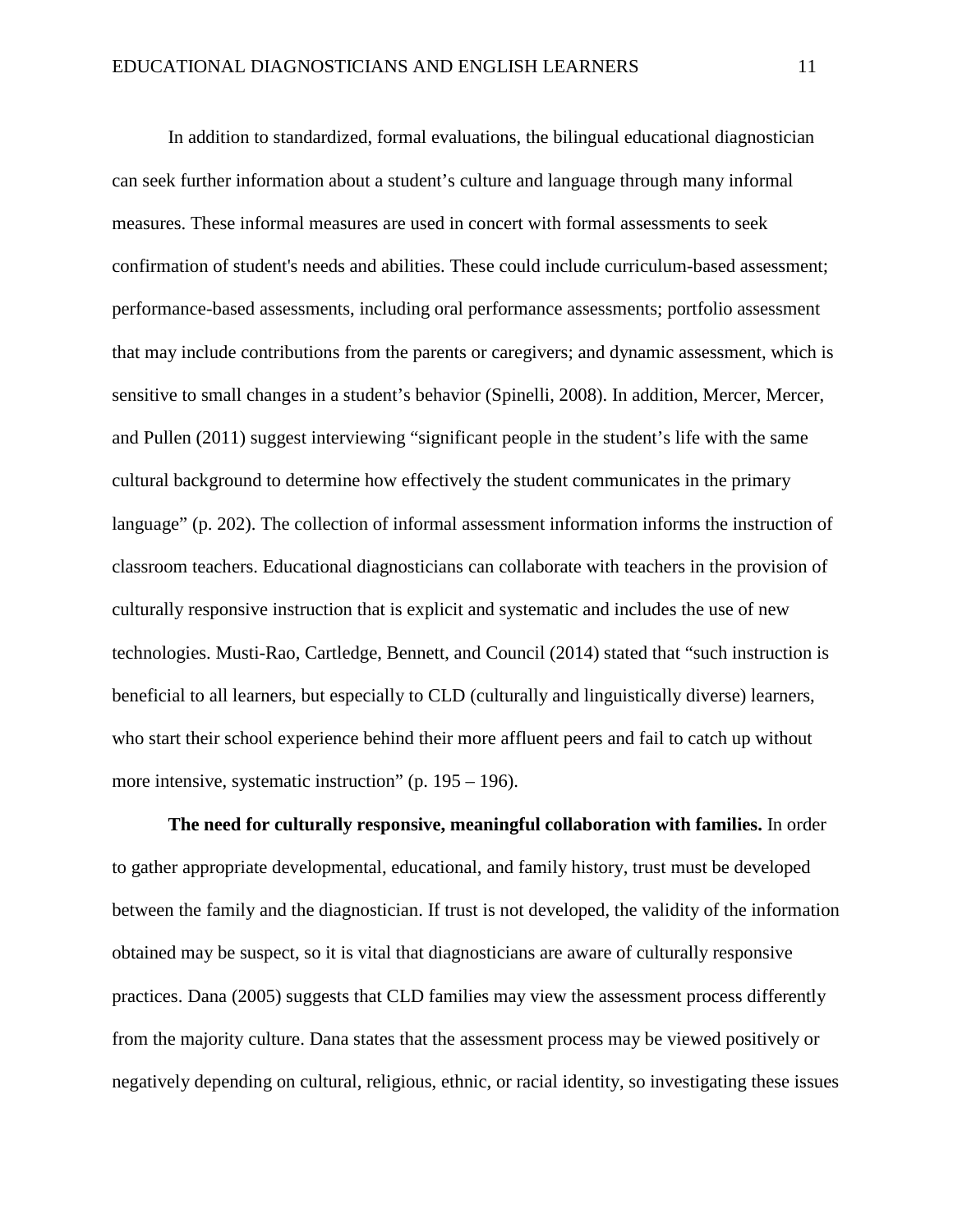before evaluating the student may suggest the best approach when developing a relationship with the family. Other issues that affect the assessment process are family structure and gender roles (Geva & Wiener, 2015). At times grandparents may play a key role in their grandchild's education, but there are important issues that may have a positive or negative effect on the grandchild (Arenas, 2017), and even though the mother may seem to be more involved in a child's education, the father may be the decision maker (Geva & Wiener, 2015). These are only some of the issues that diagnosticians must be aware of, but many others exist (Sattler, 2001), and a typical diagnostician preparation programs may not address cultural and linguistic issues with any depth.

#### **Discussion of Implementation Promises and Challenges**

The Bilingual Educational Diagnostician Program gives graduate students the opportunity to further their education and to prepare them to advocate for students and parents that are sometimes unprepared to deal with special education issues. The program also provides graduate students with the opportunity to play a positive role in the lives of the students they evaluate as well as in the lives of their parents and the community members at large. The role of bilingual educational diagnosticians extends beyond that of examiners; they become parent educators, advocates for the students and their families, and language interpreters as well as interpreters of the language and culture of special education. This endeavor is not always easy as parents are entering a new world filled with unfamiliar language and acronyms. Assessment and evaluation practices that are culturally and linguistically responsive are also intended to reduce unnecessary referrals for special education and disproportionate representation in special education.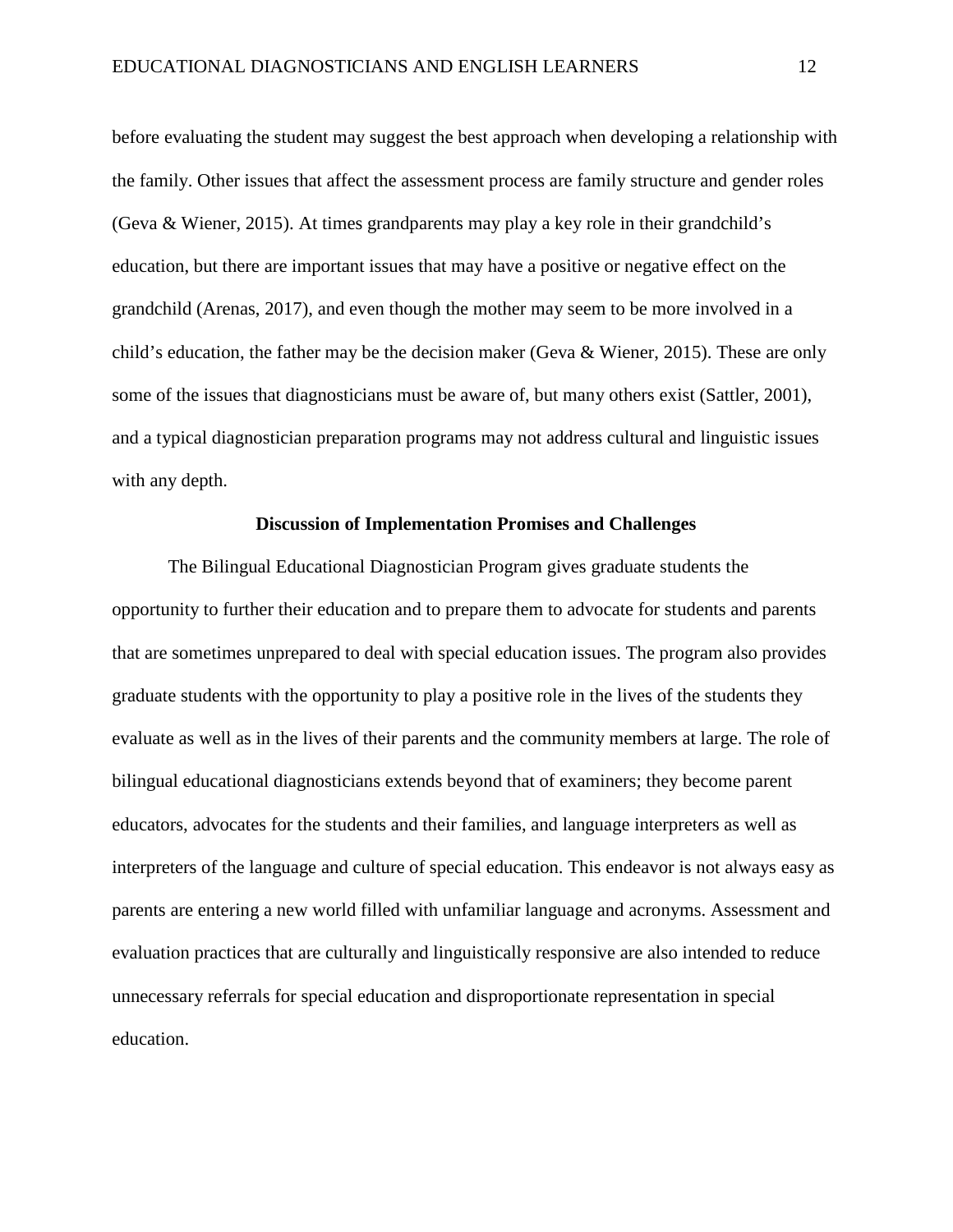School districts benefit from their bilingual teachers' participation in our program because the future diagnosticians will be highly qualified professionals helping to appropriately identify ELs with disabilities and making placement recommendations in the most appropriate settings for their success. Most administrators are supportive of their teachers' obtaining a Master of Education in Special Education and an educational diagnostician certification. The program provides graduate students with the unique opportunity to form strong bonds with other students in the program. Shared endeavors and challenges enable the graduate students to build a strong community of learners. Furthermore, this program gives bilingual teachers an avenue to grow in a sought-after profession in the field of education in a relatively short time in a cohort model taking less than two years.

Finally, graduate students reported their personal satisfaction of having the opportunity to demonstrate to their children and students, that in spite of the language barriers, they were able to follow their version of the "American dream." In spite of many difficulties and sacrifices, most students indicated optimism in their belief that they form part of a new group of professionals who seek to inspire others to follow their footsteps as we enter into a new era of demographic and economic changes in the United States.

 Based on feedback from students and instructors, we have identified key challenges encountered during the implementation of this program. Some of the issues relate to the design and implementation of the program. Graduate students recommended specific orientation meetings outlining the program prior to beginning the first semester to give students a clear vision of the entire program. Students initially experienced confusion related to the logistics and expectations of the program. We have begun to address this issue by holding information sessions at the start of each semester that address issues such as course delivery format,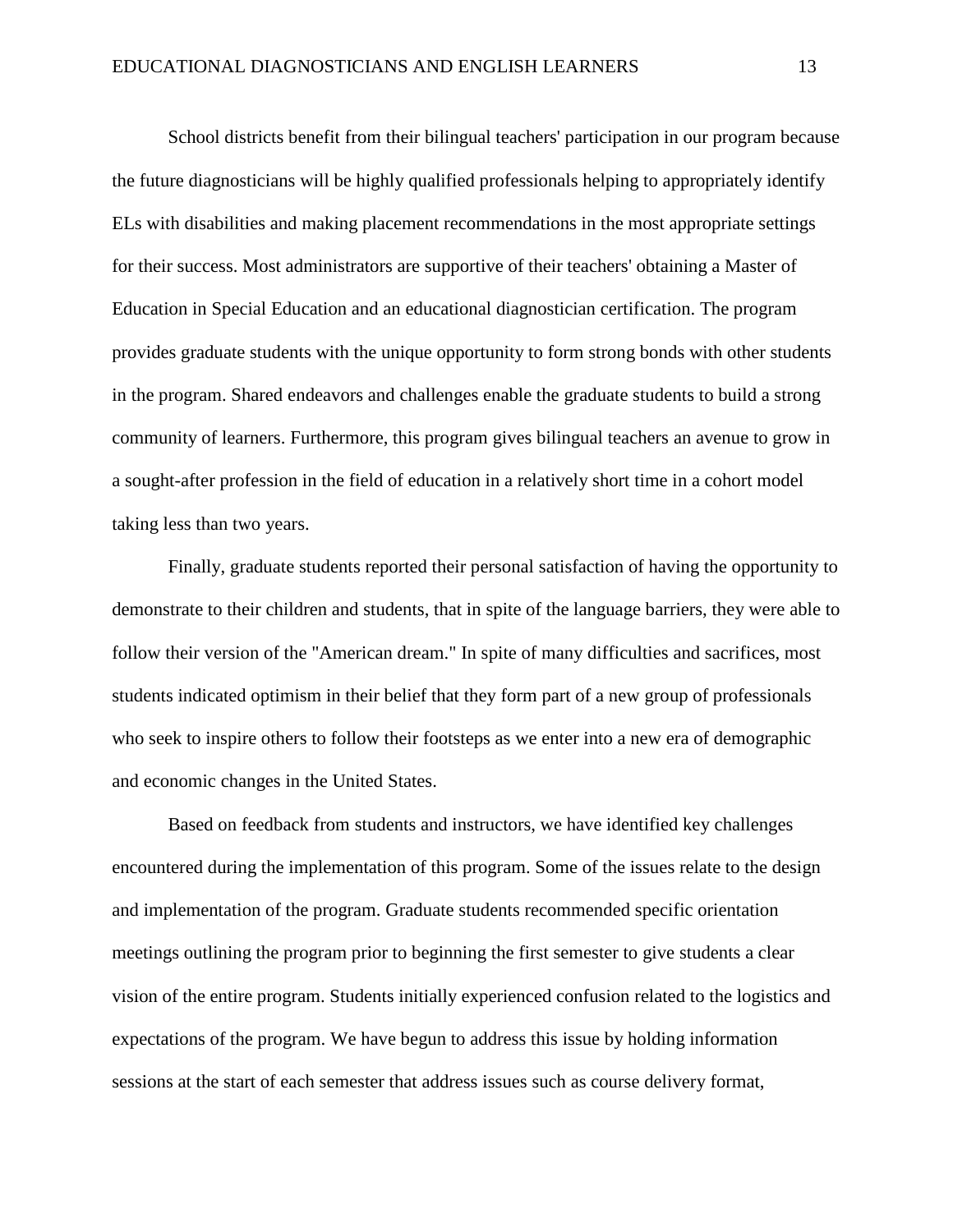comprehensive examinations, time management, practicum hours, and certification test preparation.

 Another challenge identified by students is the difficulty in balancing the demands of participating in this program while also teaching full-time in K-12 school settings and continuing with their responsibilities within their family systems. The toll of taking time-intensive graduate classes on top of their responsibilities as teachers, parents, and caregivers has been considerable at times. An added dimension to this challenge has been that many of the students in our program are working as either bilingual education teachers or general education teachers. They have previously had limited exposure to coursework specifically focused on special education. Program faculty have worked to address these challenges by offering courses in multiple formats (e.g., face-to-face, online, and hybrid), meeting with students on weekends and holidays to provide supplemental instruction, and helping them to complete practicum hours within their current places of employment to the extent possible.

A final challenge encountered in the program has been the considerable costs of materials and assessment kits for both the students and the program faculty. Students report that the costs of course textbooks is burdensome. Program faculty have navigated a somewhat similar challenge in trying to find budgetary resources to buy enough assessment kits for students to use in the assessment courses and to purchase updated testing kits when released by publishers. As a means of addressing these issues, course faculty have worked to identify free and low-cost online resources to supplement, and in some cases, replace more expensive course textbooks. Within the university, program faculty have cultivated administrative allies who understand the unique costs associated with diagnostician courses and assessment kits. These administrators have essentially met the program faculty "half-way" on budget requests for assessment kits.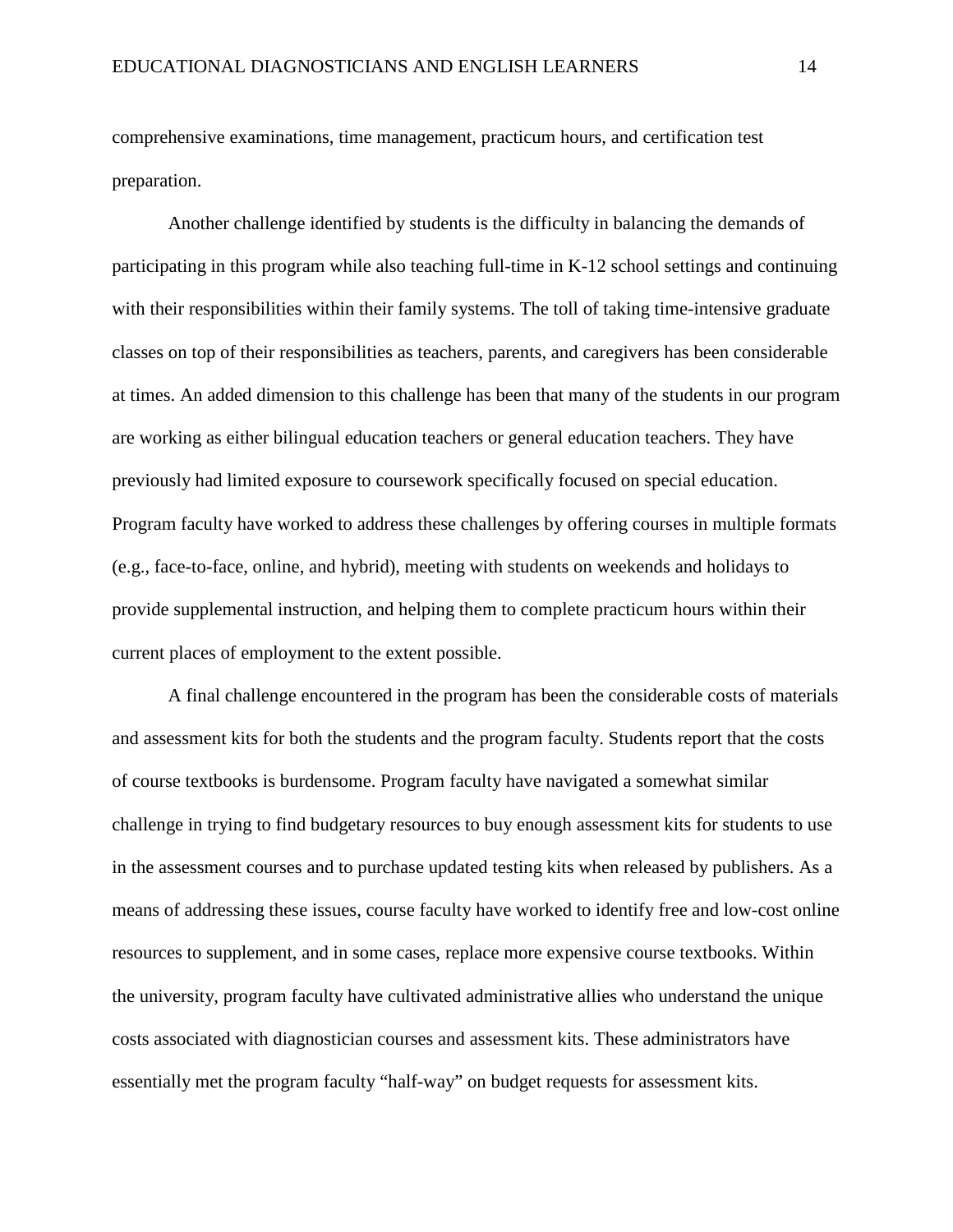#### **Conclusion**

As the EL population continues to grow in the United States, the public education system must adapt to meet the demands of students with disabilities whose native language is not English and who are not yet proficient in English. Texas is rapidly becoming the state with the fastest growing Latino population in the nation (U.S. Census, 2010). Bilingual and ESL programs abound in Texas; however, there is a significant shortage of education professionals in the field of bilingual special education. In response to this need, this university has created the Bilingual Educational Diagnostician Program, which prepares certified bilingual teachers as evaluators in the field of special education.

The positive impact of the program will extend to ELs with disabilities. These students will benefit from fair and timely evaluations conducted by bilingual and bicultural professionals who can make appropriate educational recommendations as well as communicate with the students' parents. The program will also raise awareness for the need for other certified bilingual teachers to become part of a program that develops cultural and linguistic awareness and will positively influence the Texas public school system. Finally, graduate students in the program fulfill their personal dreams of one day changing the image of the Latino population in the United States from one of recipients of services to that of highly qualified professionals giving back to a country that has provided them with opportunities for growth.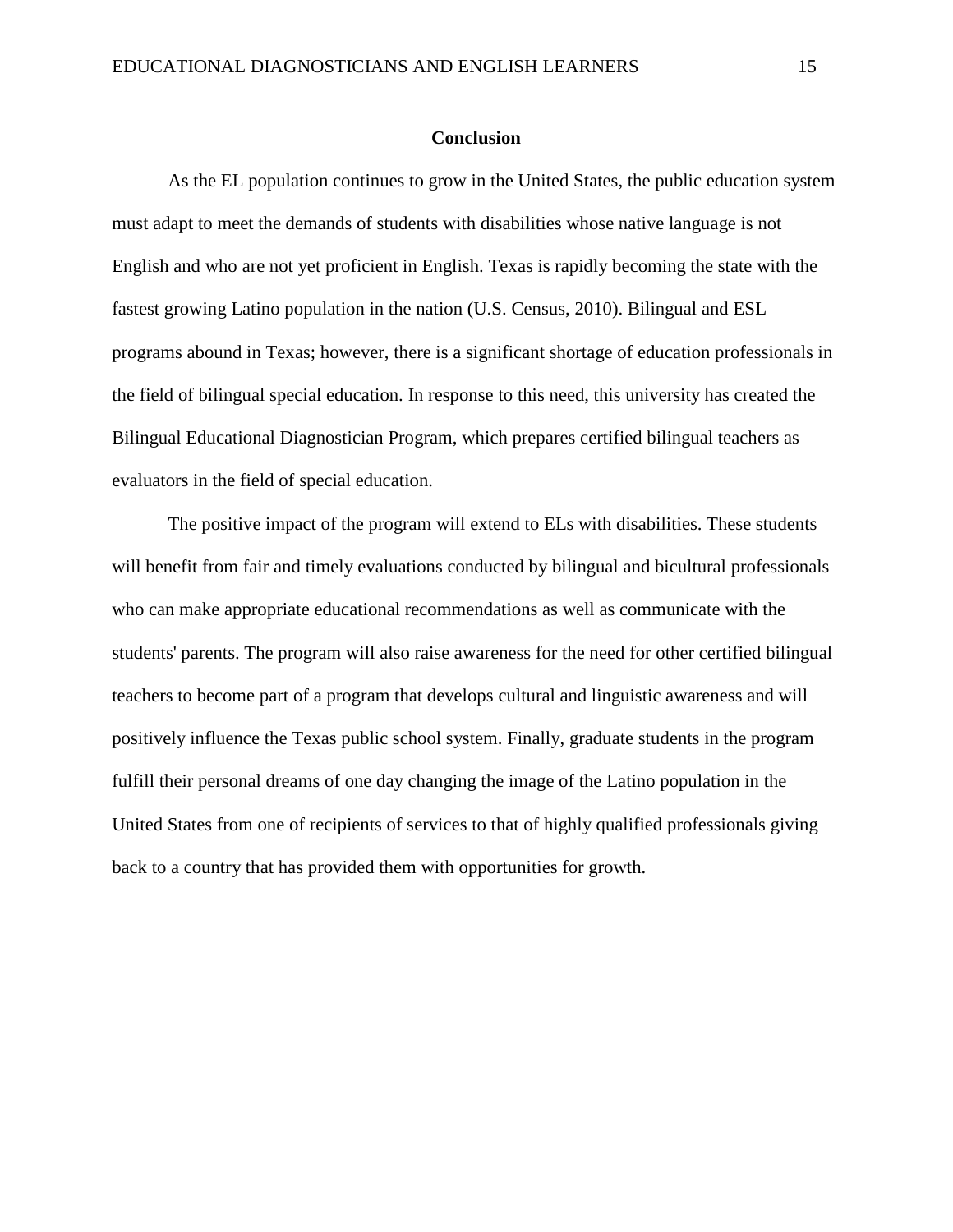## **References**

- Alvarado, C. G., (2011). Best practices in the special education evaluation of culturally and linguistically diverse students. www.educationeval.com.
- Artiles, A. J. & Trent, S. C. (1994). Overrepresentation of minority students in special education: A continuing debate. *Journal of Special Education, 27,* 410-437*.*
- Artiles, A. J., Kozleski, E., Trent, S., Osher, D., & Ortiz, A. (2010). Justifying and explaining disproportionality, 1968-2008: A critique of underlying views of culture. *Exceptional Children, 76*, 279-299.
- Aud, S., Fox, M. A., & KewalRamani, A. (2010). *Status and trends in the education of racial and ethnic groups* (NCES 2010-015). Washington, DC: U.S. Department of education, National Center for Education Statistics, Retrieved from http://nces.ed.gov/pubs2010/2010015.pdf
- Blatchley, L. A. & Lau, M. Y. (2010). Culturally Competent Assessment of English Learners for Special Education Services. *Communiqué of the National Association of School Psychologists, (38)*7.
- Camarota, P. (2012). Projecting immigration's impact on the size and age structure of the  $21<sup>st</sup>$ century American population*. Center for Immigration Studies*. Retrieved from [http://cis.org/projecting-immigrations-impact-on-the-size-and-age-structure-of-the-21st](http://cis.org/projecting-immigrations-impact-on-the-size-and-age-structure-of-the-21st-century-american-population)[century-american-population](http://cis.org/projecting-immigrations-impact-on-the-size-and-age-structure-of-the-21st-century-american-population)
- Colarusso, R. P. & O'Rourke, C. M. (2010). *Special education for all teachers. Fifth Edition*. United States: Kendall Hunt Publishing Company.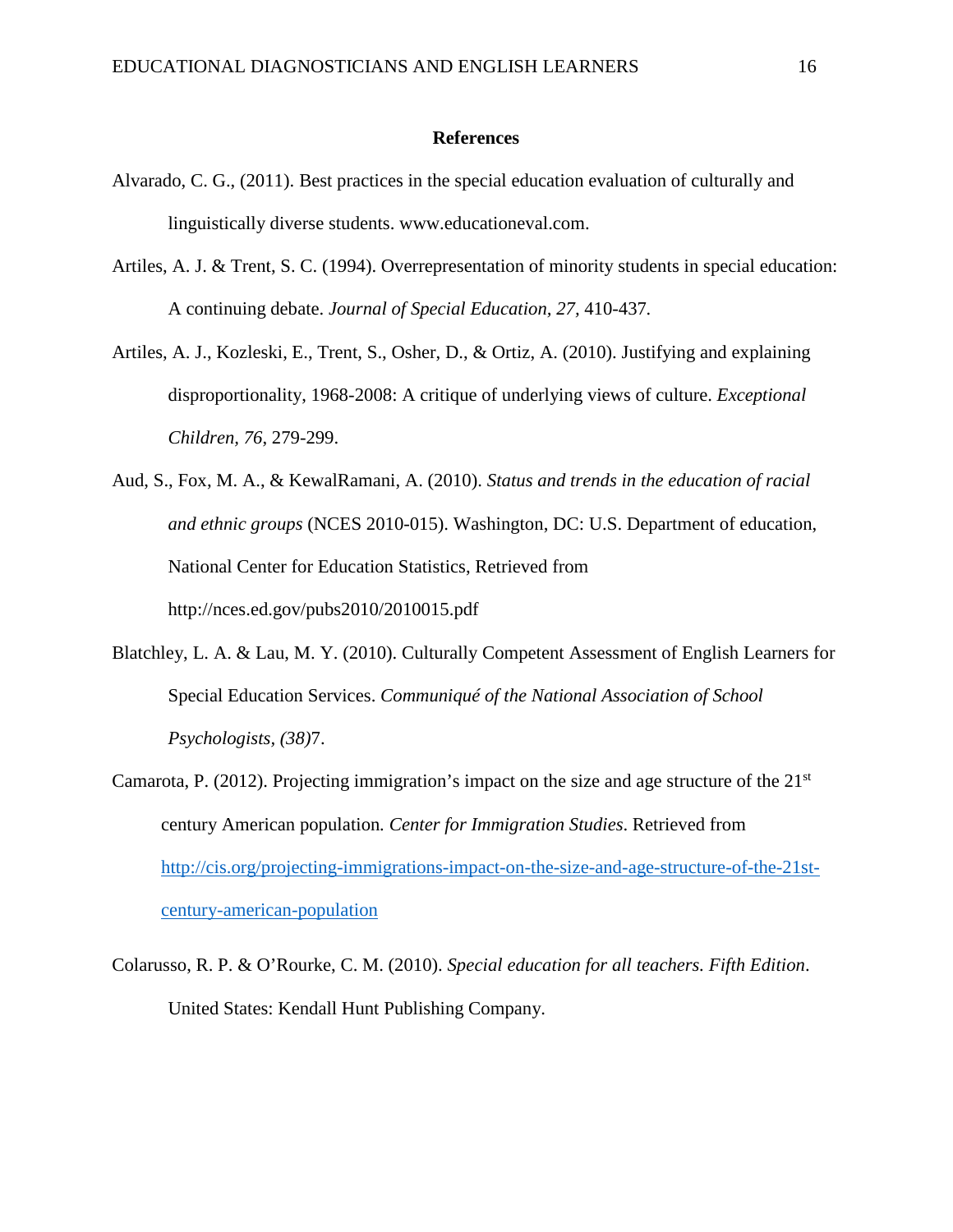- Cole, C. V. (2014). Special education evaluation of English language learners (ELs): The importance of language proficiency determination. *The Dialog, The Journal of the Texas Education Diagnosticians' Association, The Dialog*, *43*(1), 7-11.
- Council for Exceptional Children*. Draft Advanced Special Education Diagnostician Specialist St.* Retrieved from [www.cec.sped.org.](http://www.cec.sped.org/) Council for Exceptional Children. *Advanced Standards for Educational Diagnosticians*. Retrieved March 16, 2014 from [http://www.cec.sped.org/Standards/Special-Educator-Professional-Preparation/CEC-](http://www.cec.sped.org/Standards/Special-Educator-Professional-Preparation/CEC-Initial-and-Advanced-Specialty-Sets)[Initial-and-Advanced-Specialty-Sets](http://www.cec.sped.org/Standards/Special-Educator-Professional-Preparation/CEC-Initial-and-Advanced-Specialty-Sets)
- Cummins, J. C. (1984). *Bilingual and special education: Issues in assessment and pedagogy.* Austin, TX: PRO-ED.
- Dana, R. H. (2005). Multicultural assessment: Principles, applications, and examples . Mahwah, NJ: Erlbaum.
- Geva, E., & Wiener, J. (2015). Psychological assessment of culturally and linguistically diverse children and adolescents: A practitioner's guide. New York: Springer Publishing Company.
- Deen, T. (2006). *Development*: *Pros and cons of international migration*. Inter Press Service. Retrieved from [http://www.ipsnews.net/2006/09/development-pros-and-cons-of](http://www.ipsnews.net/2006/09/development-pros-and-cons-of-international-migration/)[international-migration/](http://www.ipsnews.net/2006/09/development-pros-and-cons-of-international-migration/)
- Flanagan, D. P., Ortiz, S. O., & Alfonso, V. C. (2013). *Essentials of Cross-Battery Assessment, Third Edition.* Hoboken, NJ: John Wiley & Sons, Inc.
- Hoover, J. J. (2009). *Differentiating learning differences from disabilities: Meeting diverse needs through multi-tiered response to intervention.* Upper Saddle River, NJ: Pearson Individuals with Disabilities Education Act, 20 U.S.C. § 1400 (2004).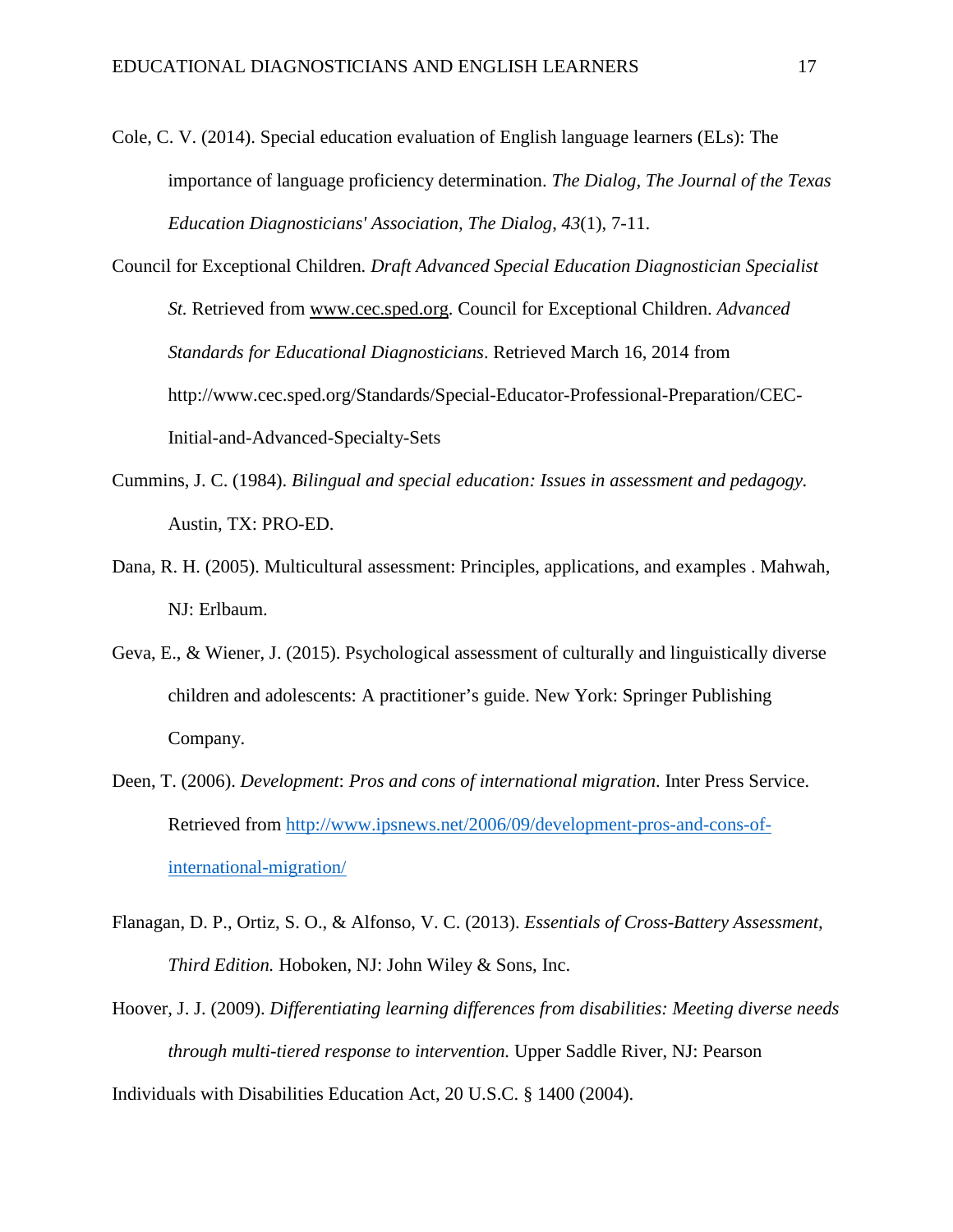- Maxwell, L. A. (2015). Successes spur push for dual language classes. *Education Digest 80*(6), 19-24.
- Mercer, C. D., Mercer, A. R., & Pullen, P. C. (2011). *Teaching students with learning problems.* (Eighth Ed.). Boston: Pearson.
- National Center for English Language Acquisition. (2014). The growing number of limited English proficient students 1999-00/2009-10 Retrieved from [http://www.ncela.gwu.edu](http://www.ncela.gwu.edu/)
- Musti-Rao, S., Cartledge, G., Bennett, J. G., & Council, M. (2014). Literacy instruction using technology with primary-age culturally and linguistically diverse learners. *Intervention in School and Clinic, 50*(4), 195–202.
- Ochoa, S. H., Powell, M. P., & Robles-Piña, R. (1996). School psychologists' assessment practices with bilingual and limited-English-proficient students. *Journal of Psychoeducational Assessment*, *14*, 250-275.
- Ortiz, A. A. (2002). Prevention of school failure and early intervention for English language learners. In A. J. Artiles & A. A. Ortiz (Eds*.), English language learners with special education needs: Identification, assessment and instruction* (pp. 31–48). McHenry, IL: Center for Applied Linguistics, Delta Systems Co., Inc.
- Pew Research Center. (2008). *U.S. population projections: 2005-2050*. Retrieved from http://www.pewhispanic.org/2008/02/11/us-population-projections-2005-2050/
- Rhodes, R. L., Ochoa, S. H., & Ortiz, S. O. (2005). *Assessing culturally and linguistically diverse students: A practical guide*. New York: Guilford Publishing.
- Sattler, J (2001). The assessment of culturally and linguistically diverse children: Background considerations and dynamics. In *Assessment of children: Cognitive applications (pp. 635- 656).* La Mesa, CA: Jerome M. Sattler.